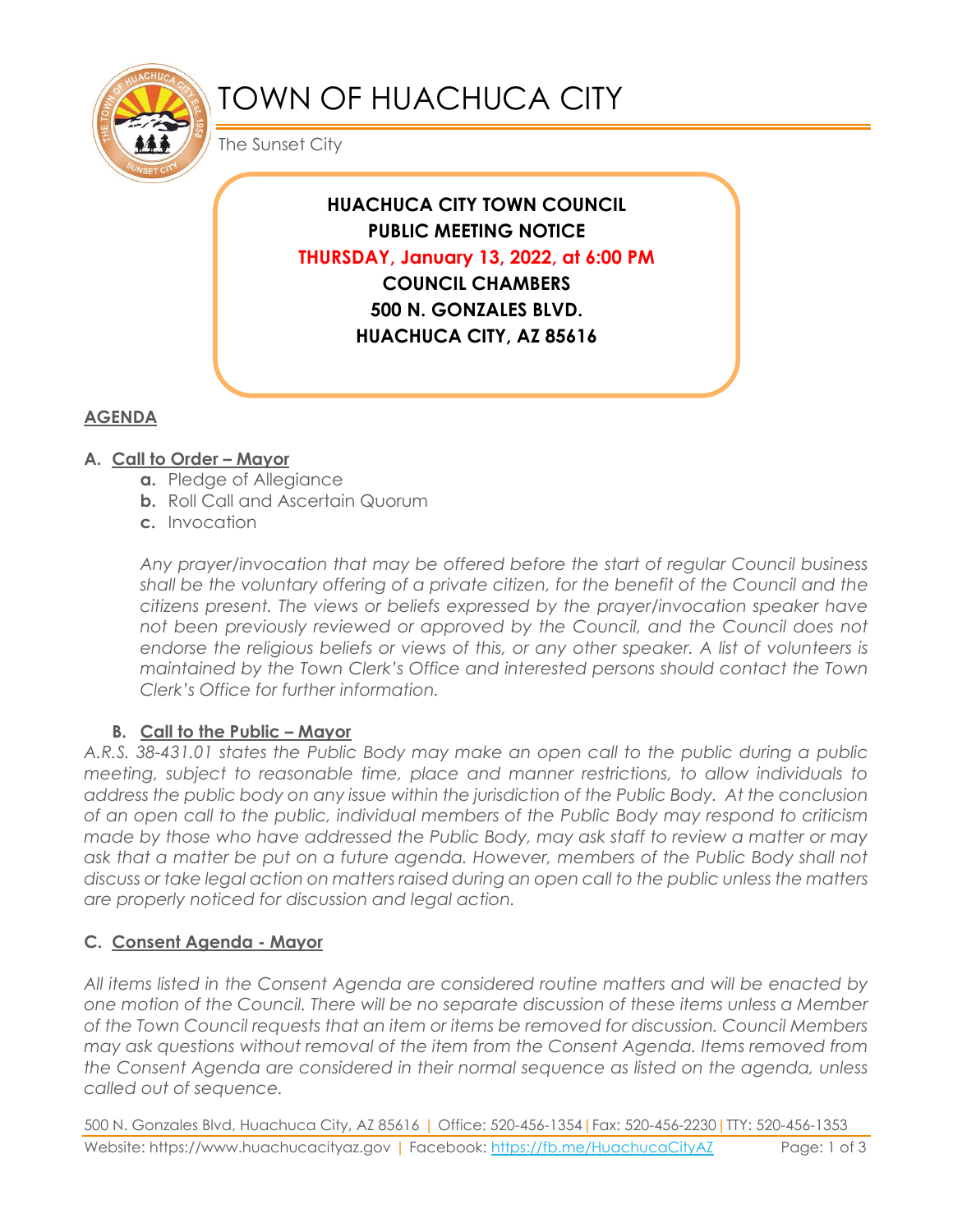C.1 Consider approval of the Minutes of the Regular Council Meeting held on December 9, 2021.

C.2 Consider approval of the Payment Approval Report.

C.3 Consider approval of the disposal of a 2003 Yamaha YFM66 Black JY4AM01Y53C044848 through Public Surplus.

## **D. Unfinished Business before the Council – Mayor**

*Public comment will be taken at the beginning of each agenda item, after the subject has been announced by the Mayor and explained by staff. Any citizen, who wishes, may speak one time for five minutes on each agenda item before or after Council discussion. Questions from Council Members, however, may be directed to staff or a member of the public through the Mayor at any time.*

#### **D.1 Discussion and/or Action [Mayor Wallace]: Direction to staff regarding the equipment maintenance plans submitted by each Department Head.**

## **E. New Business Before Council - Mayor**

*Public comment will be taken at the beginning of each agenda item, after the subject has been announced by the Mayor and explained by staff. Any citizen, who wishes, may speak one time for five minutes on each agenda item before or after Council discussion. Questions from Council Members, however, may be directed to staff or a member of the public through the Mayor at any time.* 

**E.1 Discussion and/or Action [Suzanne Harvey]: Approval of an agreement with Tierra Water Management/J&J Waterworks for water system operator services.**

**E.2 Discussion and/or Action [Suzanne Harvey]: Update on the Community Development Block Grant "CDBG" Parks upgrade project.**

**E.3 Discussion and/or Action [Brandye Thorpe]: Presentation of current Business License administrative procedures and request for approval to begin the process of proposing changes to Title 5 of the Town Code relating to Business Licenses.**

**E.4 Discussion and/or Action [Stephanie Fulton]: After Action review of Polar Express and Holiday Gift Basket Program events.**

**E.5 Discussion and/or Action [Mayor Wallace]: Direction to staff regarding changes to the Council meetings agenda format.**

**E.6 Discussion and/or Action [Mayor Wallace]: Direction to staff and Council regarding scheduling meetings to prevent disruption of staff time.**

- **F. Department Director reports**
- **G. Items to be placed on future agendas**
- **H. Reports of Current Events by Council**

#### **I. Adjournment**

500 N. Gonzales Blvd, Huachuca City, AZ 85616 | Office: 520-456-1354|Fax: 520-456-2230|TTY: 520-456-1353 Website: https://www.huachucacityaz.gov | Facebook:<https://fb.me/HuachucaCityAZ> Page: 2 of 3